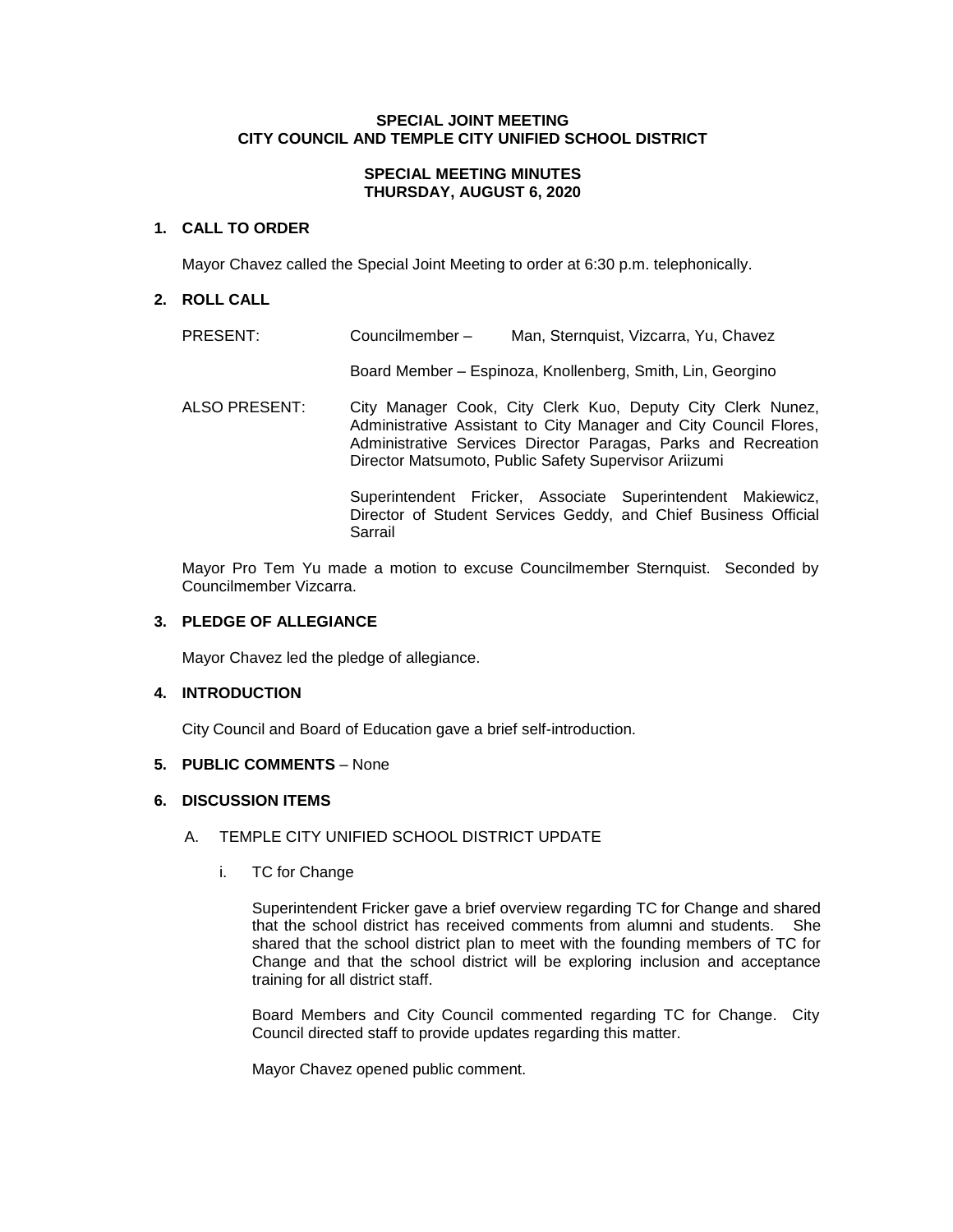Delilah Vega, Jillian Rousseau, Jose Peralta, Zoe Hsu, Edmund Wong, Steven Salas, and Tuan Nguyen, Temple City School District alumni and students emailed public comments read by City Clerk Kuo, requesting that the school district respond to the open letter.

Hearing no further request to speak, Mayor Chavez closed public comment.

i. Start of School Year

Superintendent Fricker gave a presentation on the framework for re-opening schools in August.

Board of Education and City Council made comments regarding the school district's plan to resume schools in the Fall and acknowledged Dr. Fricker, district staff, and teachers for the work they have done to prepare for the upcoming school year.

Mayor Chavez Open Public Comment

Mayor Chavez opened public comment. Hearing no request to speak, Mayor Chavez closed public comment.

iii. Facility Use – Child Care Program

Superintendent Fricker remarked that access to school sites and facilities will remain limited to students, parents and the public during the pandemic.

Director of Student Services Geddy shared that the school district is exploring options for providing childcare for district staff and teachers, as well as after school care for students.

Board of Education and City Council made comments regarding the challenges and options to providing childcare for district staff and after school care for students.

Mayor Chavez opened public comment. Hearing no request to speak, Mayor Chavez closed public comment.

iv. District – City Communication (share letters and updates)

Director of Student Services Geddy shared that in addition to posting school announcements and events on social media, the school district will also be communicating with parents using a new communications system. She offered to add city staff or council to the distribution list for announcements.

Board of Education and City council made comments regarding the importance for the two governing bodies to stay connected and be in touch with each other. City Council directed staff to continue sharing information with the school district and to keep communications open.

Mayor Chavez opened public comment. Hearing no request to speak, Mayor Chavez closed public comment.

V. Possible list for families in need of internet access and places in Temple City who offer free Wi-Fi connection

Director of Student Services Geddy shared that there are families facing many challenges during this pandemic and access to internet being one of them. She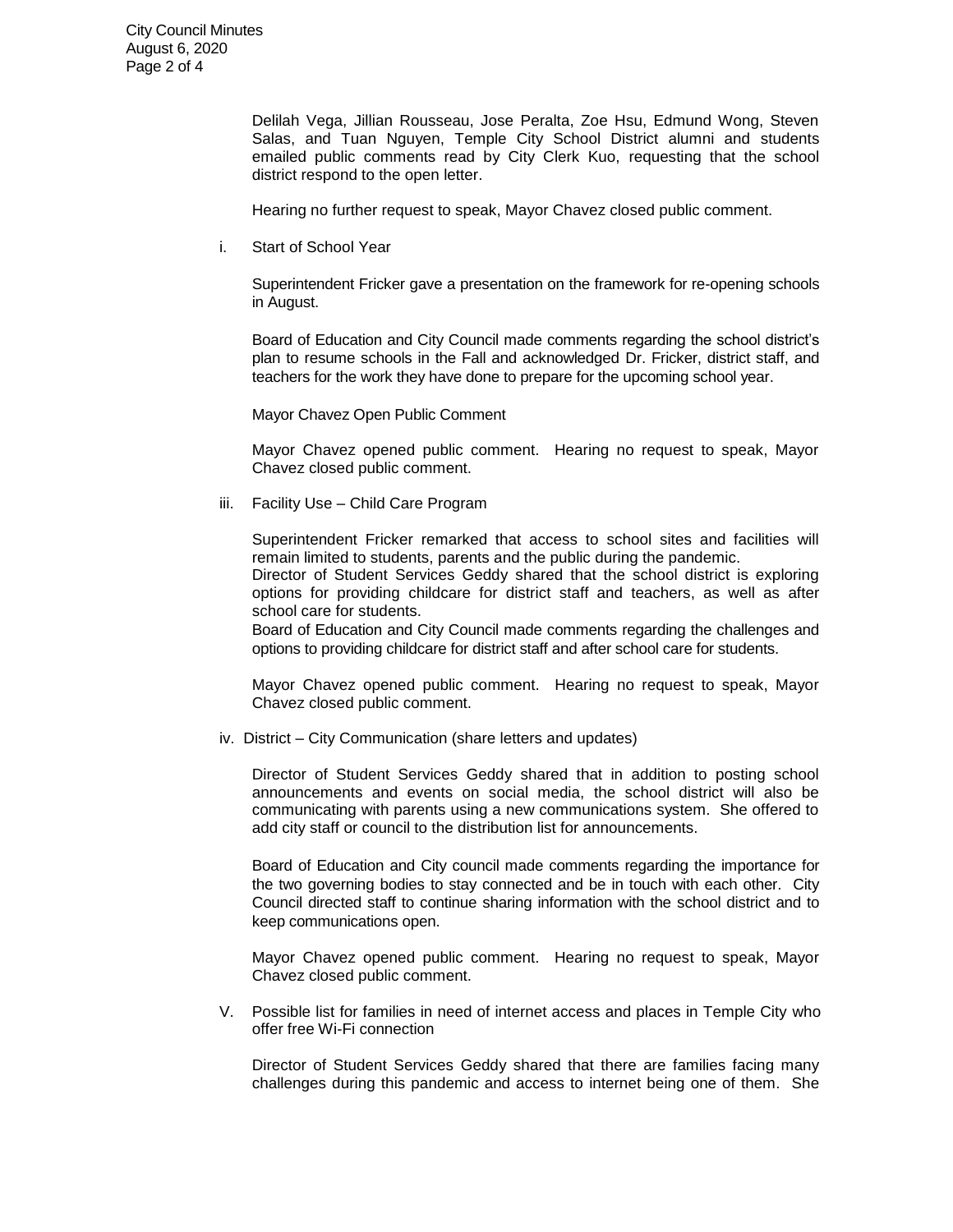City Council Minutes August 6, 2020 Page 3 of 4

> inquired if the City could provide a list of places where students can go to access free Wi-Fi during the school days.

> Board of Education and City Council commented on options to provide internet access to Temple City families and students.

> City Council directed staff to work with the school district to find options to provide free internet access and Wi-Fi connections to the community.

> Mayor Chavez opened public comment. Hearing no request to speak, Mayor Chavez closed public comment.

#### B. CITY OF TEMPLE CITY UPDATE

i. Update on City Operations

City Manager Cook gave a brief overview on City operations and services. He shared that most City services have transitioned on-line and is available to the public.

Parks and Recreation Director Matsumoto gave a presentation on the modified parks programs and services.

City Council and Board of Education asked questions and made comments regarding modified City operations and services.

Mayor Chavez opened public comment. Hearing no request to speak, Mayor Chavez closed public comment.

ii. Joint Facilities Use Agreement and City programs

City Manager Cook stated that discussion on joint facilities use agreement and city programs will resume after the pandemic.

City Council and Board Members made comments and spoke in favor of joint facilities use and programming in the future.

Mayor Chavez opened public comment. Hearing no request to speak, Mayor Chavez closed public comment.

C. HIGHLIGHT OF CITY AND SCHOOL DISTRICT UPCOMING EVENTS

City Manager Cook announced upcoming virtual Neighborhood Watch meetings.

Superintendent Fricker announced upcoming high school graduation and first day of school.

D. DISCUSSION FOR FUTURE MEETINGS -- None

# **7. PUBLIC COMMENT** – None

# **8. CLOSING COMMENTS**

City Council and Board Members made closing comments.

#### **9. ADJOURNMENT**